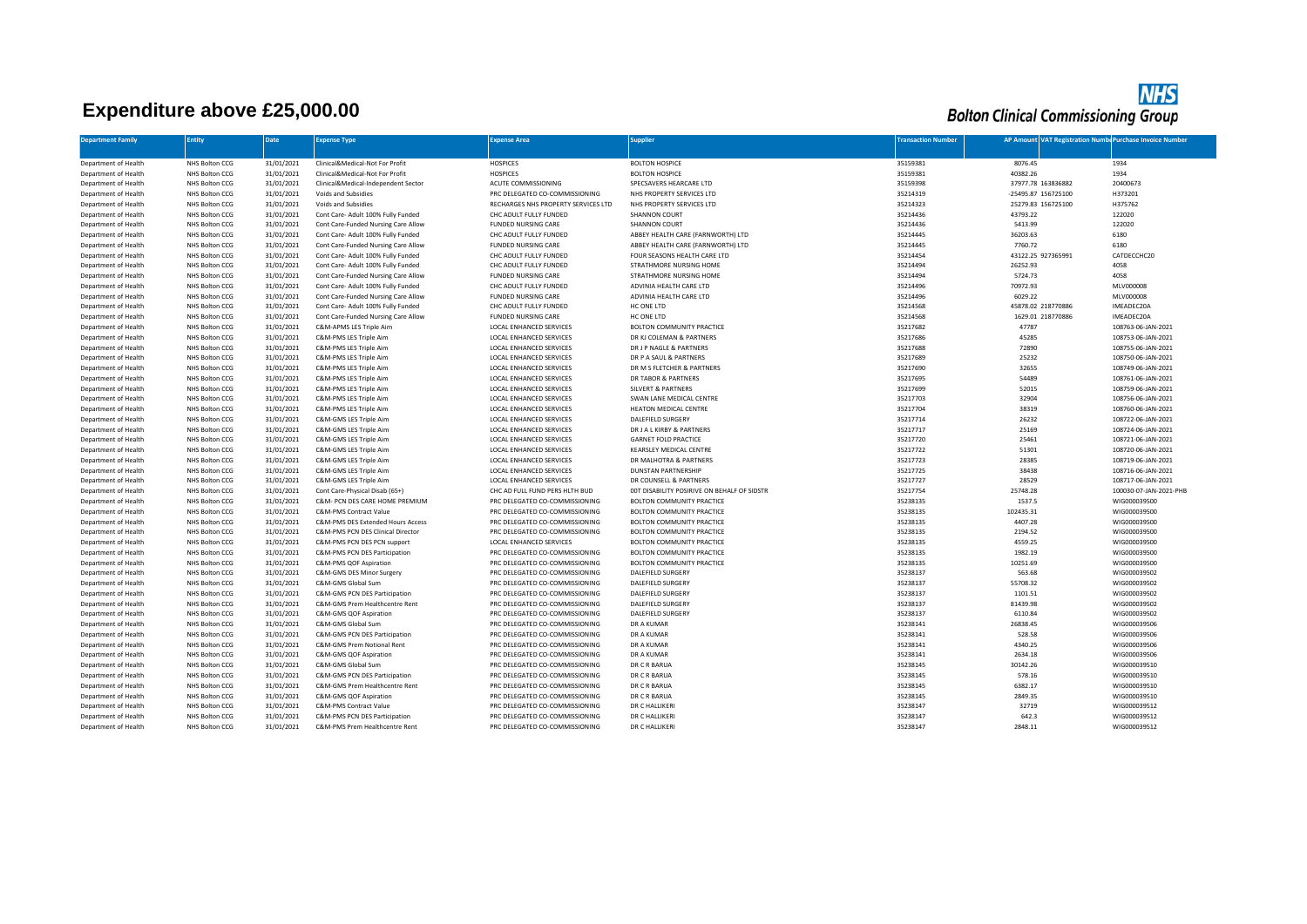| Department of Health | NHS Bolton CCG        | 31/01/2021 | C&M-PMS QOF Aspiration            | PRC DELEGATED CO-COMMISSIONING                                   | DR C HALLIKERI             | 35238147 | 3243.1      | WIG000039512 |
|----------------------|-----------------------|------------|-----------------------------------|------------------------------------------------------------------|----------------------------|----------|-------------|--------------|
| Department of Health | NHS Bolton CCG        | 31/01/2021 | C&M-GMS Global Sum                | PRC DELEGATED CO-COMMISSIONING                                   | DR C HENDY & PARTNER       | 35238149 | 36617.13    | WIG000039514 |
| Department of Health | NHS Bolton CCG        | 31/01/2021 | C&M-GMS PCN DES Participation     | PRC DELEGATED CO-COMMISSIONING                                   | DR C HENDY & PARTNER       | 35238149 | 713.26      | WIG000039514 |
| Department of Health | NHS Bolton CCG        | 31/01/2021 | C&M-GMS Prem Notional Rent        | PRC DELEGATED CO-COMMISSIONING                                   | DR C HENDY & PARTNER       | 35238149 | 2513.5      | WIG000039514 |
| Department of Health | NHS Bolton CCG        | 31/01/2021 | C&M-GMS QOF Aspiration            | PRC DELEGATED CO-COMMISSIONING                                   | DR C HENDY & PARTNER       | 35238149 | 3576.06     | WIG000039514 |
| Department of Health | NHS Bolton CCG        | 31/01/2021 | C&M-GMS Global Sum                | PRC DELEGATED CO-COMMISSIONING                                   | DR D A WALL & PARTNERS     | 35238151 | 109667.92   | WIG000039516 |
| Department of Health | NHS Bolton CCG        | 31/01/2021 | C&M-GMS PCN DES Participation     | PRC DELEGATED CO-COMMISSIONING                                   | DR D A WALL & PARTNERS     | 35238151 | 2159.32     | WIG000039516 |
| Department of Health | NHS Bolton CCG        | 31/01/2021 | C&M-GMS Prem Notional Rent        | PRC DELEGATED CO-COMMISSIONING                                   | DR D A WALL & PARTNERS     | 35238151 | 4833.33     | WIG000039516 |
| Department of Health | NHS Bolton CCG        | 31/01/2021 | C&M-GMS QOF Aspiration            | PRC DELEGATED CO-COMMISSIONING                                   | DR D A WALL & PARTNERS     | 35238151 | 10552.57    | WIG000039516 |
| Department of Health | NHS Bolton CCG        | 31/01/2021 | ME - GMS GP Prior Year ERs        | PRC DELEGATED CO-COMMISSIONING                                   | DR D A WALL & PARTNERS     | 35238151 | 2218.11     | WIG000039516 |
| Department of Health | NHS Bolton CCG        | 31/01/2021 | ME-GMS GP Prior Year EEs          | PRC DELEGATED CO-COMMISSIONING                                   | DR D A WALL & PARTNERS     | 35238151 | 2094.02     | WIG000039516 |
| Department of Health | NHS Bolton CCG        | 31/01/2021 | C&M-GMS DES Minor Surgery         | PRC DELEGATED CO-COMMISSIONING                                   | DR J A L KIRBY & PARTNERS  | 35238153 | 823.84      | WIG000039518 |
| Department of Health | NHS Bolton CCG        | 31/01/2021 | C&M-GMS Global Sum                | PRC DELEGATED CO-COMMISSIONING                                   | DR J A L KIRBY & PARTNERS  | 35238153 | 53549.68    | WIG000039518 |
| Department of Health | NHS Bolton CCG        | 31/01/2021 | C&M-GMS PCN DES Participation     | PRC DELEGATED CO-COMMISSIONING                                   | DR J A L KIRBY & PARTNERS  | 35238153 | 1034.04     | WIG000039518 |
| Department of Health | NHS Bolton CCG        |            | C&M-GMS QOF Aspiration            | PRC DELEGATED CO-COMMISSIONING                                   | DR J A L KIRBY & PARTNERS  | 35238153 | 5162.78     | WIG000039518 |
|                      |                       | 31/01/2021 |                                   |                                                                  |                            |          |             |              |
| Department of Health | NHS Bolton CCG        | 31/01/2021 | C&M-GMS Global Sum                | PRC DELEGATED CO-COMMISSIONING<br>PRC DELEGATED CO-COMMISSIONING | DR G MCLARDY & PARTNERS    | 35238155 | 28960.55    | WIG000039520 |
| Department of Health | NHS Bolton CCG        | 31/01/2021 | C&M-GMS PCN DES Participation     |                                                                  | DR G MCLARDY & PARTNERS    | 35238155 | 576.14      | WIG000039520 |
| Department of Health | NHS Bolton CCG        | 31/01/2021 | C&M-GMS Prem Notional Rent        | PRC DELEGATED CO-COMMISSIONING                                   | DR G MCLARDY & PARTNERS    | 35238155 | 2520        | WIG000039520 |
| Department of Health | NHS Bolton CCG        | 31/01/2021 | C&M-GMS QOF Aspiration            | PRC DELEGATED CO-COMMISSIONING                                   | DR G MCLARDY & PARTNERS    | 35238155 | 3159.6      | WIG000039520 |
| Department of Health | NHS Bolton CCG        | 31/01/2021 | ME-GMS GP Pension EEs             | PRC DELEGATED CO-COMMISSIONING                                   | DR G MCLARDY & PARTNERS    | 35238155 | 1528.63     | WIG000039520 |
| Department of Health | NHS Bolton CCG        | 31/01/2021 | ME-GMS GP Pension ERs Adjustments | PRC DELEGATED CO-COMMISSIONING                                   | DR G MCLARDY & PARTNERS    | 35238155 | 3988.94     | WIG000039520 |
| Department of Health | NHS Bolton CCG        | 31/01/2021 | C&M-PMS Contract Value            | PRC DELEGATED CO-COMMISSIONING                                   | DR J LOWE & PARTNERS       | 35238157 | 52662.01    | WIG000039522 |
| Department of Health | NHS Bolton CCG        | 31/01/2021 | C&M-PMS DES Minor Surgery         | PRC DELEGATED CO-COMMISSIONING                                   | DR J LOWE & PARTNERS       | 35238157 | 780.48      | WIG000039522 |
| Department of Health | NHS Bolton CCG        | 31/01/2021 | C&M-PMS PCN DES Participation     | PRC DELEGATED CO-COMMISSIONING                                   | DR J LOWE & PARTNERS       | 35238157 | 1046.89     | WIG000039522 |
| Department of Health | NHS Bolton CCG        | 31/01/2021 | C&M-PMS Prem Notional Rent        | PRC DELEGATED CO-COMMISSIONING                                   | DR J LOWE & PARTNERS       | 35238157 | 5987.5      | WIG000039522 |
| Department of Health | NHS Bolton CCG        | 31/01/2021 | C&M-PMS QOF Aspiration            | PRC DELEGATED CO-COMMISSIONING                                   | DR J LOWE & PARTNERS       | 35238157 | 5050.61     | WIG000039522 |
| Department of Health | NHS Bolton CCG        | 31/01/2021 | C&M-PMS GP Statutory Levy         | PRC DELEGATED CO-COMMISSIONING                                   | DR J P NAGLE & PARTNERS    | 35238158 | $-375.76$   | WIG000039523 |
| Department of Health | NHS Bolton CCG        | 31/01/2021 | C&M-PMS Voluntary Levy            | PRC DELEGATED CO-COMMISSIONING                                   | DR J P NAGLE & PARTNERS    | 35238158 | $-92.23$    | WIG000039523 |
| Department of Health | NHS Bolton CCG        | 31/01/2021 | ME-PMS GP Pension EEs-PMS         | PRC DELEGATED CO-COMMISSIONING                                   | DR J P NAGLE & PARTNERS    | 35238158 | $-13193.19$ | WIG000039523 |
| Department of Health | NHS Bolton CCG        | 31/01/2021 | ME-PMS GP Pension ERs Adjs - PMS  | PRC DELEGATED CO-COMMISSIONING                                   | DR J P NAGLE & PARTNERS    | 35238158 | $-13690.3$  | WIG000039523 |
| Department of Health | NHS Bolton CCG        | 31/01/2021 | C&M-APMS PCN DES Participation    | PRC DELEGATED CO-COMMISSIONING                                   | DR J P NAGLE & PARTNERS    | 35238159 | 3063.69     | WIG000039524 |
| Department of Health | NHS Bolton CCG        | 31/01/2021 | <b>C&amp;M-PMS Contract Value</b> | PRC DELEGATED CO-COMMISSIONING                                   | DR J P NAGLE & PARTNERS    | 35238159 | 154856.61   | WIG000039524 |
| Department of Health | NHS Bolton CCG        | 31/01/2021 | C&M-PMS Prem Notional Rent        | PRC DELEGATED CO-COMMISSIONING                                   | DR J P NAGLE & PARTNERS    | 35238159 | 7945.83     | WIG000039524 |
| Department of Health | NHS Bolton CCG        | 31/01/2021 | C&M-PMS QOF Aspiration            | PRC DELEGATED CO-COMMISSIONING                                   | DR J P NAGLE & PARTNERS    | 35238159 | 17340.83    | WIG000039524 |
| Department of Health | NHS Bolton CCG        | 31/01/2021 | C&M-PMS Contract Value            | PRC DELEGATED CO-COMMISSIONING                                   | DR M S FLETCHER & PARTNERS | 35238161 | 69074.24    | WIG000039526 |
| Department of Health | NHS Bolton CCG        | 31/01/2021 | C&M-PMS DES Minor Surgery         | PRC DELEGATED CO-COMMISSIONING                                   | DR M S FLETCHER & PARTNERS | 35238161 | 520.32      | WIG000039526 |
| Department of Health | NHS Bolton CCG        | 31/01/2021 | C&M-PMS PCN DES Participation     | PRC DELEGATED CO-COMMISSIONING                                   | DR M S FLETCHER & PARTNERS | 35238161 | 1422.92     | WIG000039526 |
| Department of Health | NHS Bolton CCG        | 31/01/2021 | C&M-PMS PCO Doctors Ret Scheme    | PRC DELEGATED CO-COMMISSIONING                                   | DR M S FLETCHER & PARTNERS | 35238161 | 1153.8      | WIG000039526 |
| Department of Health | NHS Bolton CCG        | 31/01/2021 | C&M-PMS Prem Notional Rent        | PRC DELEGATED CO-COMMISSIONING                                   | DR M S FLETCHER & PARTNERS | 35238161 | 2700        | WIG000039526 |
| Department of Health | NHS Bolton CCG        | 31/01/2021 | C&M-PMS QOF Aspiration            | PRC DELEGATED CO-COMMISSIONING                                   | DR M S FLETCHER & PARTNERS | 35238161 | 7431.38     | WIG000039526 |
| Department of Health | NHS Bolton CCG        | 31/01/2021 | C&M-GMS DES Learn Dsblty Hlth Chk | PRC DELEGATED CO-COMMISSIONING                                   | DR M SELVARAJAN            | 35238163 | 140         | WIG000039528 |
| Department of Health | NHS Bolton CCG        | 31/01/2021 | C&M-GMS Global Sum                | PRC DELEGATED CO-COMMISSIONING                                   | DR M SELVARAJAN            | 35238163 | 22537.72    | WIG000039528 |
| Department of Health | NHS Bolton CCG        | 31/01/2021 | C&M-GMS PCN DES Participation     | PRC DELEGATED CO-COMMISSIONING                                   | DR M SELVARAJAN            | 35238163 | 447.09      | WIG000039528 |
| Department of Health | <b>NHS Bolton CCG</b> | 31/01/2021 | C&M-GMS Prem Notional Rent        | PRC DELEGATED CO-COMMISSIONING                                   | DR M SELVARAJAN            | 35238163 | 3051.67     | WIG000039528 |
| Department of Health | NHS Bolton CCG        | 31/01/2021 | C&M-GMS QOF Aspiration            | PRC DELEGATED CO-COMMISSIONING                                   | DR M SELVARAJAN            | 35238163 | 2238.97     | WIG000039528 |
| Department of Health | NHS Bolton CCG        | 31/01/2021 | <b>C&amp;M-PMS Contract Value</b> | PRC DELEGATED CO-COMMISSIONING                                   | DR KJ COLEMAN & PARTNERS   | 35238165 | 96206.89    | WIG000039530 |
| Department of Health | NHS Bolton CCG        | 31/01/2021 | C&M-PMS PCN DES Participation     | PRC DELEGATED CO-COMMISSIONING                                   | DR KJ COLEMAN & PARTNERS   | 35238165 | 1904.2      | WIG000039530 |
| Department of Health | NHS Bolton CCG        |            | C&M-PMS Prem Healthcentre Rent    | PRC DELEGATED CO-COMMISSIONING                                   | DR KJ COLEMAN & PARTNERS   |          | 6749.77     |              |
|                      |                       | 31/01/2021 |                                   |                                                                  |                            | 35238165 |             | WIG000039530 |
| Department of Health | NHS Bolton CCG        | 31/01/2021 | C&M-PMS Prem Notional Rent        | PRC DELEGATED CO-COMMISSIONING                                   | DR KJ COLEMAN & PARTNERS   | 35238165 | 7371.41     | WIG000039530 |
| Department of Health | NHS Bolton CCG        | 31/01/2021 | C&M-PMS QOF Aspiration            | PRC DELEGATED CO-COMMISSIONING                                   | DR KJ COLEMAN & PARTNERS   | 35238165 | 10924.01    | WIG000039530 |
| Department of Health | NHS Bolton CCG        | 31/01/2021 | C&M-GMS Global Sum                | PRC DELEGATED CO-COMMISSIONING                                   | DR LYON & PARTNERS         | 35238167 | 50823.45    | WIG000039532 |
| Department of Health | NHS Bolton CCG        | 31/01/2021 | C&M-GMS PCN DES Participation     | PRC DELEGATED CO-COMMISSIONING                                   | DR LYON & PARTNERS         | 35238167 | 1025.05     | WIG000039532 |
| Department of Health | NHS Bolton CCG        | 31/01/2021 | C&M-GMS Prem Healthcentre Rent    | PRC DELEGATED CO-COMMISSIONING                                   | DR LYON & PARTNERS         | 35238167 | 8262.89     | WIG000039532 |
| Department of Health | NHS Bolton CCG        | 31/01/2021 | C&M-GMS QOF Aspiration            | PRC DELEGATED CO-COMMISSIONING                                   | DR LYON & PARTNERS         | 35238167 | 5424.97     | WIG000039532 |
| Department of Health | NHS Bolton CCG        | 31/01/2021 | C&M-APMS PCN DES Participation    | PRC DELEGATED CO-COMMISSIONING                                   | DR P A SAUL & PARTNERS     | 35238171 | 1062.6      | WIG000039538 |
| Department of Health | NHS Bolton CCG        | 31/01/2021 | C&M-PMS Contract Value            | PRC DELEGATED CO-COMMISSIONING                                   | DR P A SAUL & PARTNERS     | 35238171 | 53455.96    | WIG000039538 |
| Department of Health | NHS Bolton CCG        | 31/01/2021 | C&M-PMS DES Minor Surgery         | PRC DELEGATED CO-COMMISSIONING                                   | DR P A SAUL & PARTNERS     | 35238171 | 1344.12     | WIG000039538 |
| Department of Health | NHS Bolton CCG        | 31/01/2021 | C&M-PMS Prem Notional Rent        | PRC DELEGATED CO-COMMISSIONING                                   | DR P A SAUL & PARTNERS     | 35238171 | 3633.33     | WIG000039538 |
| Department of Health | <b>NHS Bolton CCG</b> | 31/01/2021 | C&M-PMS QOF Aspiration            | PRC DELEGATED CO-COMMISSIONING                                   | DR P A SAUL & PARTNERS     | 35238171 | 5120.49     | WIG000039538 |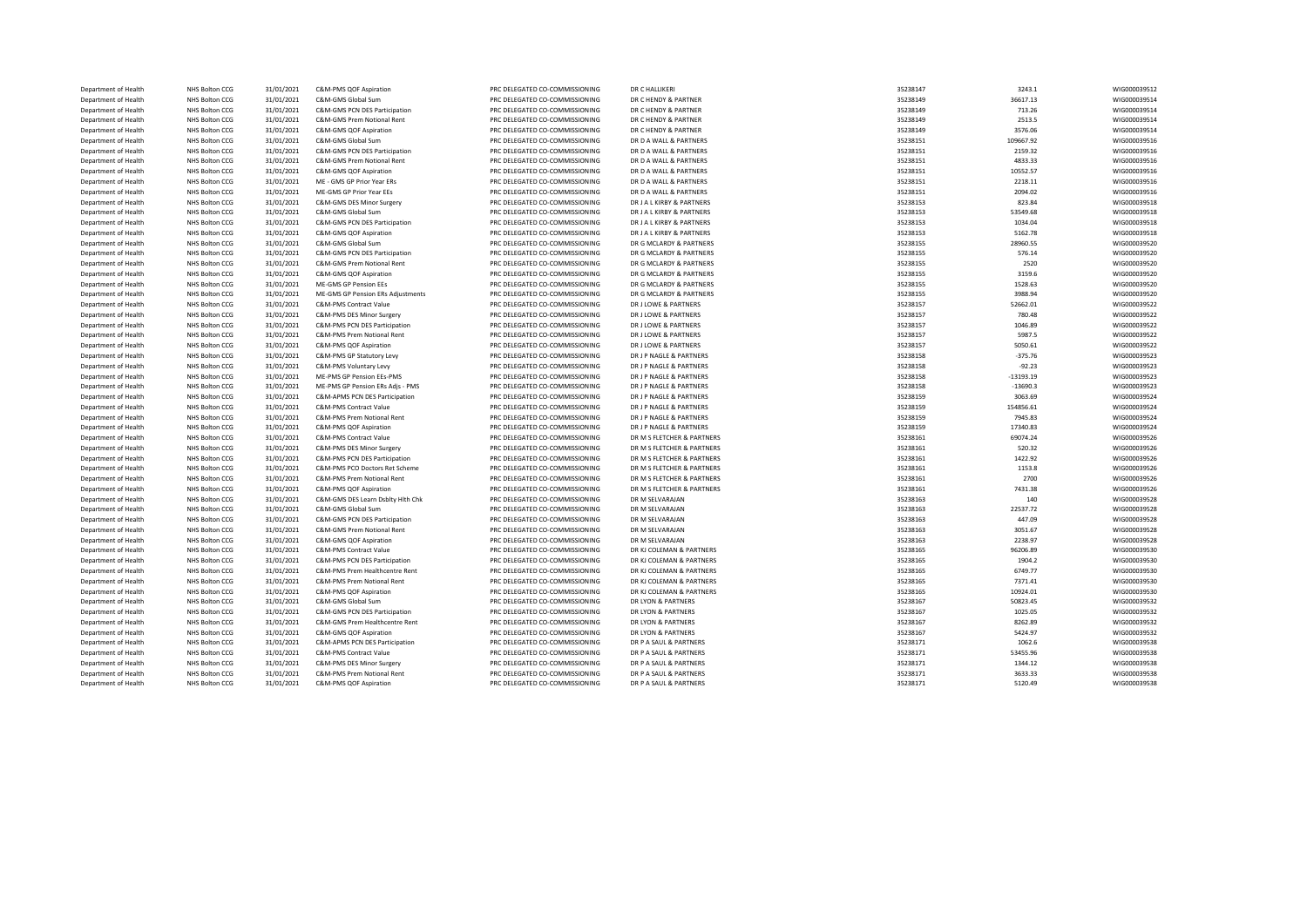| Department of Health | NHS Bolton CCG | 31/01/2021 | C&M-GMS Global Sum                | PRC DELEGATED CO-COMMISSIONING                            | DR P K JAIN & PARTNER                                    | 35238173 | 22873.87  | WIG000039540 |
|----------------------|----------------|------------|-----------------------------------|-----------------------------------------------------------|----------------------------------------------------------|----------|-----------|--------------|
| Department of Health | NHS Bolton CCG | 31/01/2021 | C&M-GMS PCN DES Participation     | PRC DELEGATED CO-COMMISSIONING                            | DR P K JAIN & PARTNER                                    | 35238173 | 422.46    | WIG000039540 |
| Department of Health | NHS Bolton CCG | 31/01/2021 | C&M-GMS PCO Locum Sickness        | PRC DELEGATED CO-COMMISSIONING                            | DR P K JAIN & PARTNER                                    | 35238173 | 18386.4   | WIG000039540 |
| Department of Health | NHS Bolton CCG | 31/01/2021 | C&M-GMS QOF Aspiration            | PRC DELEGATED CO-COMMISSIONING                            | DR P K JAIN & PARTNER                                    | 35238173 | 2459.52   | WIG000039540 |
| Department of Health | NHS Bolton CCG | 31/01/2021 | C&M-GMS Global Sum                | PRC DELEGATED CO-COMMISSIONING                            | DR R A HUNT & PARTNER                                    | 35238175 | 37549.03  | WIG000039546 |
| Department of Health | NHS Bolton CCG | 31/01/2021 | C&M-GMS PCN DES Participation     | PRC DELEGATED CO-COMMISSIONING                            | DR R A HUNT & PARTNER                                    | 35238175 | 719.76    | WIG000039546 |
| Department of Health | NHS Bolton CCG | 31/01/2021 | C&M-GMS Prem Notional Rent        | PRC DELEGATED CO-COMMISSIONING                            | DR R A HUNT & PARTNER                                    | 35238175 | 2783.83   | WIG000039546 |
| Department of Health | NHS Bolton CCG | 31/01/2021 | C&M-GMS QOF Aspiration            | PRC DELEGATED CO-COMMISSIONING                            | DR R A HUNT & PARTNER                                    | 35238175 | 3263.19   | WIG000039546 |
| Department of Health | NHS Bolton CCG | 31/01/2021 | C&M-APMS PCN DES Participation    | PRC DELEGATED CO-COMMISSIONING                            | DR R A M FALOUJI & PARTNER                               | 35238177 | 536.23    | WIG000039548 |
| Department of Health | NHS Bolton CCG | 31/01/2021 | C&M-PMS Contract Value            | PRC DELEGATED CO-COMMISSIONING                            | DR R A M FALOUJI & PARTNER                               | 35238177 | 28445.36  | WIG000039548 |
| Department of Health | NHS Bolton CCG | 31/01/2021 | C&M-PMS Prem Healthcentre Rent    | PRC DELEGATED CO-COMMISSIONING                            | DR R A M FALOUJI & PARTNER                               | 35238177 | 6769.36   | WIG000039548 |
| Department of Health | NHS Bolton CCG | 31/01/2021 | C&M-PMS QOF Aspiration            | PRC DELEGATED CO-COMMISSIONING                            | DR R A M FALOUJI & PARTNER                               | 35238177 | 2230.79   | WIG000039548 |
|                      |                |            |                                   |                                                           |                                                          |          |           |              |
| Department of Health | NHS Bolton CCG | 31/01/2021 | C&M-APMS PCN DES Participation    | PRC DELEGATED CO-COMMISSIONING                            | DR S R GREEN & PARTNER                                   | 35238179 | 729.86    | WIG000039552 |
| Department of Health | NHS Bolton CCG | 31/01/2021 | C&M-PMS Contract Value            | PRC DELEGATED CO-COMMISSIONING                            | DR S R GREEN & PARTNER                                   | 35238179 | 37302.61  | WIG000039552 |
| Department of Health | NHS Bolton CCG | 31/01/2021 | C&M-PMS DES Minor Surgery         | PRC DELEGATED CO-COMMISSIONING                            | DR S R GREEN & PARTNER                                   | 35238179 | 780.48    | WIG000039552 |
| Department of Health | NHS Bolton CCG | 31/01/2021 | C&M-PMS QOF Aspiration            | PRC DELEGATED CO-COMMISSIONING                            | DR S R GREEN & PARTNER                                   | 35238179 | 3334.55   | WIG000039552 |
| Department of Health | NHS Bolton CCG | 31/01/2021 | C&M-APMS PCN DES Participation    | PRC DELEGATED CO-COMMISSIONING                            | DR S S H NASEER                                          | 35238181 | 456.77    | WIG000039554 |
| Department of Health | NHS Bolton CCG | 31/01/2021 | C&M-PMS Contract Value            | PRC DELEGATED CO-COMMISSIONING                            | DR S S H NASEER                                          | 35238181 | 22996.33  | WIG000039554 |
| Department of Health | NHS Bolton CCG | 31/01/2021 | C&M-PMS Prem Notional Rent        | PRC DELEGATED CO-COMMISSIONING                            | DR S S H NASEEF                                          | 35238181 | 2504.17   | WIG000039554 |
| Department of Health | NHS Bolton CCG | 31/01/2021 | C&M-PMS Prem Water Rates          | PRC DELEGATED CO-COMMISSIONING                            | DR S S H NASEER                                          | 35238181 | 188.34    | WIG000039554 |
| Department of Health | NHS Bolton CCG | 31/01/2021 | C&M-PMS QOF Aspiration            | PRC DELEGATED CO-COMMISSIONING                            | DR S S H NASEEF                                          | 35238181 | 2248.78   | WIG000039554 |
| Department of Health | NHS Bolton CCG | 31/01/2021 | C&M-APMS PCN DES Participation    | PRC DELEGATED CO-COMMISSIONING                            | DR Y LOOMBA & PARTNER BOLTON                             | 35238183 | 587.41    | WIG000039560 |
| Department of Health | NHS Bolton CCG | 31/01/2021 | C&M-PMS Contract Value            | PRC DELEGATED CO-COMMISSIONING                            | DR Y LOOMBA & PARTNER BOLTON                             | 35238183 | 29802.28  | WIG000039560 |
| Department of Health | NHS Bolton CCG | 31/01/2021 | C&M-PMS Prem Healthcentre Rent    | PRC DELEGATED CO-COMMISSIONING                            | DR Y LOOMBA & PARTNER BOLTON                             | 35238183 | 12123.94  | WIG000039560 |
| Department of Health | NHS Bolton CCG | 31/01/2021 | C&M-PMS QOF Aspiration            | PRC DELEGATED CO-COMMISSIONING                            | DR Y LOOMBA & PARTNER BOLTON                             | 35238183 | 2912.91   | WIG000039560 |
| Department of Health | NHS Bolton CCG | 31/01/2021 | C&M-GMS DES Learn Dsblty Hlth Chk | PRC DELEGATED CO-COMMISSIONING                            | <b>GARNET FOLD PRACTICE</b>                              | 35238185 | 140       | WIG000039564 |
| Department of Health | NHS Bolton CCG | 31/01/2021 | C&M-GMS DES Minor Surgery         | PRC DELEGATED CO-COMMISSIONING                            | <b>GARNET FOLD PRACTICE</b>                              | 35238185 | 520.32    | WIG000039564 |
| Department of Health | NHS Bolton CCG | 31/01/2021 | C&M-GMS Global Sum                | PRC DELEGATED CO-COMMISSIONING                            | <b>GARNET FOLD PRACTICE</b>                              | 35238185 | 54251.3   | WIG000039564 |
| Department of Health | NHS Bolton CCG | 31/01/2021 | C&M-GMS PCN DES Participation     | PRC DELEGATED CO-COMMISSIONING                            | <b>GARNET FOLD PRACTICE</b>                              | 35238185 | 1072.85   | WIG000039564 |
| Department of Health | NHS Bolton CCG | 31/01/2021 | C&M-GMS Prem Notional Rent        | PRC DELEGATED CO-COMMISSIONING                            | <b>GARNET FOLD PRACTICE</b>                              | 35238185 | 2728.25   | WIG000039564 |
| Department of Health | NHS Bolton CCG | 31/01/2021 | C&M-GMS Prem Water Rates          | PRC DELEGATED CO-COMMISSIONING                            | <b>GARNET FOLD PRACTICE</b>                              | 35238185 | 186.6     | WIG000039564 |
| Department of Health | NHS Bolton CCG | 31/01/2021 | C&M-GMS QOF Aspiration            | PRC DELEGATED CO-COMMISSIONING                            | <b>GARNET FOLD PRACTICE</b>                              | 35238185 | 5246.74   | WIG000039564 |
| Department of Health | NHS Bolton CCG | 31/01/2021 | C&M-GMS Global Sum                | PRC DELEGATED CO-COMMISSIONING                            | OLIVE FAMILY PRACTICE                                    | 35238187 | 33681.91  | WIG000039566 |
| Department of Health | NHS Bolton CCG | 31/01/2021 | C&M-GMS PCN DES Participation     | PRC DELEGATED CO-COMMISSIONING                            | OLIVE FAMILY PRACTICE                                    | 35238187 | 628.42    | WIG000039566 |
| Department of Health | NHS Bolton CCG | 31/01/2021 | C&M-GMS QOF Aspiration            | PRC DELEGATED CO-COMMISSIONING                            | OLIVE FAMILY PRACTICE                                    | 35238187 | 2308.13   | WIG000039566 |
|                      |                |            |                                   | PRC DELEGATED CO-COMMISSIONING                            | <b>SILVERT &amp; PARTNERS</b>                            |          |           |              |
| Department of Health | NHS Bolton CCG | 31/01/2021 | C&M-APMS PCN DES Participation    |                                                           |                                                          | 35238191 | 2199.91   | WIG000039570 |
| Department of Health | NHS Bolton CCG | 31/01/2021 | C&M-PMS Contract Value            | PRC DELEGATED CO-COMMISSIONING                            | <b>SILVERT &amp; PARTNERS</b>                            | 35238191 | 110515.63 | WIG000039570 |
| Department of Health | NHS Bolton CCG | 31/01/2021 | C&M-PMS Prem Notional Rent        | PRC DELEGATED CO-COMMISSIONING                            | <b>SILVERT &amp; PARTNERS</b>                            | 35238191 | 6734.09   | WIG000039570 |
| Department of Health | NHS Bolton CCG | 31/01/2021 | C&M-PMS QOF Aspiration            | PRC DELEGATED CO-COMMISSIONING                            | <b>SILVERT &amp; PARTNERS</b>                            | 35238191 | 11656.25  | WIG000039570 |
| Department of Health | NHS Bolton CCG | 31/01/2021 | C&M-APMS PCN DES Participation    | PRC DELEGATED CO-COMMISSIONING                            | SSP HEALTH BOLTON GP                                     | 35238193 | 754.18    | WIG000039572 |
| Department of Health | NHS Bolton CCG | 31/01/2021 | C&M-PMS Contract Value            | PRC DELEGATED CO-COMMISSIONING                            | SSP HEALTH BOLTON GP                                     | 35238193 | 37531.62  | WIG000039572 |
| Department of Health | NHS Bolton CCG | 31/01/2021 | C&M-PMS QOF Aspiration            | PRC DELEGATED CO-COMMISSIONING                            | SSP HEALTH BOLTON GP                                     | 35238193 | 2303.3    | WIG000039572 |
| Department of Health | NHS Bolton CCG | 31/01/2021 | C&M-APMS PCN DES Participation    | PRC DELEGATED CO-COMMISSIONING                            | SSP HEALTH BOLTON MC                                     | 35238195 | 895.41    | WIG000039574 |
| Department of Health | NHS Bolton CCG | 31/01/2021 | C&M-PMS Contract Value            | PRC DELEGATED CO-COMMISSIONING                            | SSP HEALTH BOLTON MC                                     | 35238195 | 44973.36  | WIG000039574 |
| Department of Health | NHS Bolton CCG | 31/01/2021 | C&M-PMS Prem Notional Rent        | PRC DELEGATED CO-COMMISSIONING                            | SSP HEALTH BOLTON MC                                     | 35238195 | 5962.5    | WIG000039574 |
| Department of Health | NHS Bolton CCG | 31/01/2021 | C&M-PMS QOF Aspiration            | PRC DELEGATED CO-COMMISSIONING                            | SSP HEALTH BOLTON MC                                     | 35238195 | 3377.56   | WIG000039574 |
| Department of Health | NHS Bolton CCG | 31/01/2021 | C&M-APMS PCN DES Participation    | PRC DELEGATED CO-COMMISSIONING                            | SWAN LANE MEDICAL CENTRE                                 | 35238199 | 1373.5    | WIG000039582 |
| Department of Health | NHS Bolton CCG | 31/01/2021 | <b>C&amp;M-PMS Contract Value</b> | PRC DELEGATED CO-COMMISSIONING                            | SWAN LANE MEDICAL CENTRE                                 | 35238199 | 70268.74  | WIG000039582 |
| Department of Health | NHS Bolton CCG | 31/01/2021 | C&M-PMS DES Minor Surgery         | PRC DELEGATED CO-COMMISSIONING                            | SWAN LANE MEDICAL CENTRE                                 | 35238199 | 86.72     | WIG000039582 |
| Department of Health | NHS Bolton CCG | 31/01/2021 | C&M-PMS Prem Notional Rent        | PRC DELEGATED CO-COMMISSIONING                            | SWAN LANE MEDICAL CENTRE                                 | 35238199 | 2558.33   | WIG000039582 |
| Department of Health | NHS Bolton CCG | 31/01/2021 | C&M-PMS Prem Water Rates          | PRC DELEGATED CO-COMMISSIONING                            | SWAN LANE MEDICAL CENTRE                                 | 35238199 | 340.74    | WIG000039582 |
| Department of Health | NHS Bolton CCG | 31/01/2021 | C&M-PMS QOF Aspiration            | PRC DELEGATED CO-COMMISSIONING                            | SWAN LANE MEDICAL CENTRE                                 | 35238199 | 7234.68   | WIG000039582 |
| Department of Health | NHS Bolton CCG | 31/01/2021 | C&M- PCN DES CARE HOME PREMIUM    | PRC DELEGATED CO-COMMISSIONING                            | <b>DUNSTAN PARTNERSHIP</b>                               | 35238201 | 1762.5    | WIG000039584 |
| Department of Health | NHS Bolton CCG | 31/01/2021 | C&M-GMS DES Extended Hours Access | PRC DELEGATED CO-COMMISSIONING                            | <b>DUNSTAN PARTNERSHIP</b>                               | 35238201 | 4369.58   | WIG000039584 |
| Department of Health | NHS Bolton CCG | 31/01/2021 | C&M-GMS DES Minor Surgery         | PRC DELEGATED CO-COMMISSIONING                            | <b>DUNSTAN PARTNERSHIP</b>                               | 35238201 | 563.68    | WIG000039584 |
| Department of Health | NHS Bolton CCG | 31/01/2021 | C&M-GMS Global Sum                | PRC DELEGATED CO-COMMISSIONING                            | <b>DUNSTAN PARTNERSHIP</b>                               | 35238201 | 81459.37  | WIG000039584 |
|                      |                |            |                                   |                                                           |                                                          |          |           |              |
| Department of Health | NHS Bolton CCG | 31/01/2021 | C&M-GMS PCN DES Clinical Director | PRC DELEGATED CO-COMMISSIONING<br>LOCAL ENHANCED SERVICES | <b>DUNSTAN PARTNERSHIP</b><br><b>DUNSTAN PARTNERSHIP</b> | 35238201 | 2175.75   | WIG000039584 |
| Department of Health | NHS Bolton CCG | 31/01/2021 | C&M-GMS PCN DES PCN support       |                                                           |                                                          | 35238201 | 4520.25   | WIG000039584 |
| Department of Health | NHS Bolton CCG | 31/01/2021 | C&M-GMS PCN DES Participation     | PRC DELEGATED CO-COMMISSIONING                            | <b>DUNSTAN PARTNERSHIP</b>                               | 35238201 | 1624.64   | WIG000039584 |
| Department of Health | NHS Bolton CCG | 31/01/2021 | C&M-GMS Prem Healthcentre Rent    | PRC DELEGATED CO-COMMISSIONING                            | <b>DUNSTAN PARTNERSHIP</b>                               | 35238201 | 17286.83  | WIG000039584 |
| Department of Health | NHS Bolton CCG | 31/01/2021 | C&M-GMS QOF Aspiration            | PRC DELEGATED CO-COMMISSIONING                            | <b>DUNSTAN PARTNERSHIP</b>                               | 35238201 | 10078.86  | WIG000039584 |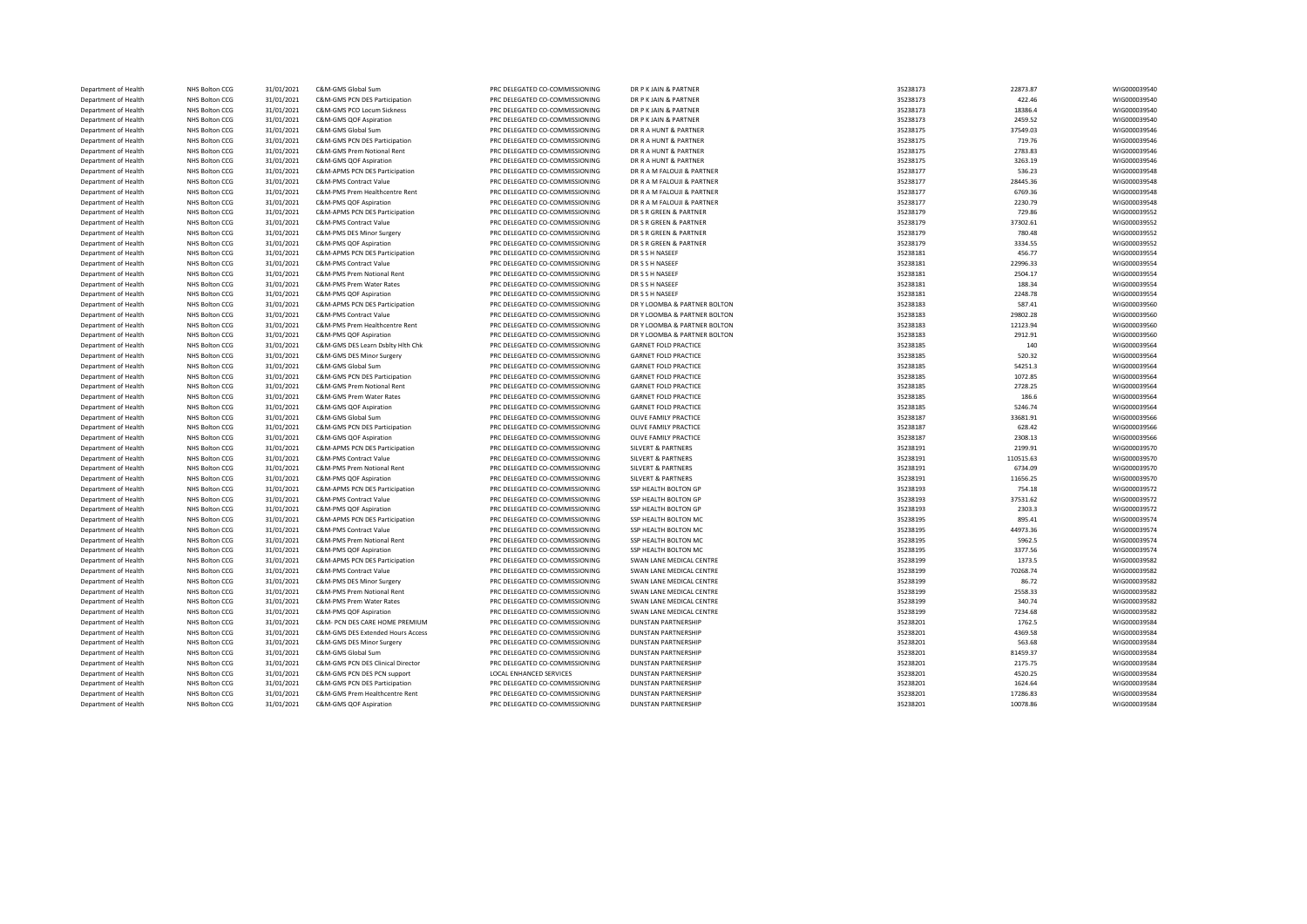| Department of Health | NHS Bolton CCG        | 31/01/2021 | C&M-GMS DES Learn Dsblty Hlth Chk     | PRC DELEGATED CO-COMMISSIONING | DR VINEET KUMAR KALHAN AND DR VIBHA GUPTA                         | 35238203 | 1260      | WIG000039590 |
|----------------------|-----------------------|------------|---------------------------------------|--------------------------------|-------------------------------------------------------------------|----------|-----------|--------------|
| Department of Health | NHS Bolton CCG        | 31/01/2021 | C&M-GMS Global Sum                    | PRC DELEGATED CO-COMMISSIONING | DR VINEET KUMAR KALHAN AND DR VIBHA GUPTA                         | 35238203 | 25901.88  | WIG000039590 |
| Department of Health | NHS Bolton CCG        | 31/01/2021 | C&M-GMS PCN DES Participation         | PRC DELEGATED CO-COMMISSIONING | DR VINEET KUMAR KALHAN AND DR VIBHA GUPTA                         | 35238203 | 494.35    | WIG000039590 |
| Department of Health | NHS Bolton CCG        | 31/01/2021 | C&M-GMS Prem Notional Rent            | PRC DELEGATED CO-COMMISSIONING | DR VINEET KUMAR KALHAN AND DR VIBHA GUPTA                         | 35238203 | 3229.7    | WIG000039590 |
| Department of Health | NHS Bolton CCG        | 31/01/2021 | C&M-GMS QOF Aspiration                | PRC DELEGATED CO-COMMISSIONING | DR VINEET KUMAR KALHAN AND DR VIBHA GUPTA                         | 35238203 | 2206.86   | WIG000039590 |
| Department of Health | NHS Bolton CCG        | 31/01/2021 | C&M-GMS DES Minor Surgery             | PRC DELEGATED CO-COMMISSIONING | FIG TREE MEDICAL PRACTICE                                         | 35238205 | 563.68    | WIG000039592 |
| Department of Health | NHS Bolton CCG        | 31/01/2021 | C&M-GMS Global Sum                    | PRC DELEGATED CO-COMMISSIONING | FIG TREE MEDICAL PRACTICE                                         | 35238205 | 38297.56  | WIG000039592 |
| Department of Health | NHS Bolton CCG        | 31/01/2021 | C&M-GMS PCN DES Participation         | PRC DELEGATED CO-COMMISSIONING | FIG TREE MEDICAL PRACTICE                                         | 35238205 | 765.79    | WIG000039592 |
| Department of Health | NHS Bolton CCG        | 31/01/2021 | C&M-GMS Prem Healthcentre Rent        | PRC DELEGATED CO-COMMISSIONING | FIG TREE MEDICAL PRACTICE                                         | 35238205 | 8255.61   | WIG000039592 |
| Department of Health | NHS Bolton CCG        | 31/01/2021 | C&M-GMS QOF Aspiration                | PRC DELEGATED CO-COMMISSIONING | FIG TREE MEDICAL PRACTICE                                         | 35238205 | 3745.54   | WIG000039592 |
| Department of Health | NHS Bolton CCG        | 31/01/2021 | C&M-GMS Global Sum                    | PRC DELEGATED CO-COMMISSIONING | SSP HEALTH MEDICAL SERVICES LTD (P82609)                          | 35238207 | 44378.57  | WIG000039594 |
| Department of Health | NHS Bolton CCG        | 31/01/2021 | C&M-GMS PCN DES Participation         | PRC DELEGATED CO-COMMISSIONING | SSP HEALTH MEDICAL SERVICES LTD (P82609)                          | 35238207 | 883.57    | WIG000039594 |
|                      |                       |            |                                       |                                |                                                                   |          |           |              |
| Department of Health | NHS Bolton CCG        | 31/01/2021 | C&M-GMS QOF Aspiration                | PRC DELEGATED CO-COMMISSIONING | SSP HEALTH MEDICAL SERVICES LTD (P82609)<br>HEATON MEDICAL CENTRE | 35238207 | 3589.29   | WIG000039594 |
| Department of Health | NHS Bolton CCG        | 31/01/2021 | C&M-APMS PCN DES Participation        | PRC DELEGATED CO-COMMISSIONING |                                                                   | 35243990 | 1599      | WIG000039536 |
| Department of Health | NHS Bolton CCG        | 31/01/2021 | <b>C&amp;M-PMS Contract Value</b>     | PRC DELEGATED CO-COMMISSIONING | HEATON MEDICAL CENTRE                                             | 35243990 | 81845.91  | WIG000039536 |
| Department of Health | NHS Bolton CCG        | 31/01/2021 | C&M-PMS DES Minor Surgery             | PRC DELEGATED CO-COMMISSIONING | HEATON MEDICAL CENTRE                                             | 35243990 | 43.36     | WIG000039536 |
| Department of Health | NHS Bolton CCG        | 31/01/2021 | C&M-PMS Prem Notional Rent            | PRC DELEGATED CO-COMMISSIONING | HEATON MEDICAL CENTRE                                             | 35243990 | 6991.67   | WIG000039536 |
| Department of Health | NHS Bolton CCG        | 31/01/2021 | C&M-PMS Prem Water Rates              | PRC DELEGATED CO-COMMISSIONING | <b>HEATON MEDICAL CENTRE</b>                                      | 35243990 | 2047.44   | WIG000039536 |
| Department of Health | NHS Bolton CCG        | 31/01/2021 | C&M-PMS QOF Aspiration                | PRC DELEGATED CO-COMMISSIONING | HEATON MEDICAL CENTRE                                             | 35243990 | 9148.3    | WIG000039536 |
| Department of Health | NHS Bolton CCG        | 31/01/2021 | C&M-APMS PCN DES Participation        | PRC DELEGATED CO-COMMISSIONING | DR EM PERRY                                                       | 35243992 | 542.15    | WIG000039542 |
| Department of Health | NHS Bolton CCG        | 31/01/2021 | <b>C&amp;M-PMS Contract Value</b>     | PRC DELEGATED CO-COMMISSIONING | DR EM PERRY                                                       | 35243992 | 27048.78  | WIG000039542 |
| Department of Health | NHS Bolton CCG        | 31/01/2021 | <b>C&amp;M-PMS Prem Notional Rent</b> | PRC DELEGATED CO-COMMISSIONING | DR EM PERRY                                                       | 35243992 | 1816.67   | WIG000039542 |
| Department of Health | NHS Bolton CCG        | 31/01/2021 | C&M-PMS Prem Other                    | PRC DELEGATED CO-COMMISSIONING | DR EM PERRY                                                       | 35243992 | 136.25    | WIG000039542 |
| Department of Health | NHS Bolton CCG        | 31/01/2021 | C&M-PMS QOF Aspiration                | PRC DELEGATED CO-COMMISSIONING | DR EM PERRY                                                       | 35243992 | 2956.11   | WIG000039542 |
| Department of Health | NHS Bolton CCG        | 31/01/2021 | C&M-GMS DES Minor Surgery             | PRC DELEGATED CO-COMMISSIONING | DR COUNSELL & PARTNERS                                            | 35243994 | 43.36     | WIG000039544 |
| Department of Health | NHS Bolton CCG        | 31/01/2021 | C&M-GMS Global Sum                    | PRC DELEGATED CO-COMMISSIONING | DR COUNSELL & PARTNERS                                            | 35243994 | 60574.63  | WIG000039544 |
| Department of Health | NHS Bolton CCG        | 31/01/2021 | C&M-GMS PCN DES Participation         | PRC DELEGATED CO-COMMISSIONING | DR COUNSELL & PARTNERS                                            | 35243994 | 1199.86   | WIG000039544 |
| Department of Health | NHS Bolton CCG        | 31/01/2021 | C&M-GMS PCO Locum Adop/Pat/Mat        | PRC DELEGATED CO-COMMISSIONING | DR COUNSELL & PARTNERS                                            | 35243994 | 2286.12   | WIG000039544 |
| Department of Health | NHS Bolton CCG        | 31/01/2021 | C&M-GMS Prem Healthcentre Rent        | PRC DELEGATED CO-COMMISSIONING | DR COUNSELL & PARTNERS                                            | 35243994 | 16984.61  | WIG000039544 |
| Department of Health | NHS Bolton CCG        | 31/01/2021 | C&M-GMS QOF Aspiration                | PRC DELEGATED CO-COMMISSIONING | DR COUNSELL & PARTNERS                                            | 35243994 | 5965.27   | WIG000039544 |
| Department of Health | NHS Bolton CCG        | 31/01/2021 | C&M-GMS Global Sum                    | PRC DELEGATED CO-COMMISSIONING | STABLE FOLD SURGERY                                               | 35243996 | 53145.65  | WIG000039550 |
| Department of Health | NHS Bolton CCG        | 31/01/2021 | C&M-GMS PCN DES Participation         | PRC DELEGATED CO-COMMISSIONING | STABLE FOLD SURGERY                                               | 35243996 | 1047.98   | WIG000039550 |
| Department of Health | NHS Bolton CCG        | 31/01/2021 | <b>C&amp;M-GMS Prem Notional Rent</b> | PRC DELEGATED CO-COMMISSIONING | STABLE FOLD SURGERY                                               | 35243996 | 3404.17   | WIG000039550 |
| Department of Health | NHS Bolton CCG        | 31/01/2021 | C&M-GMS QOF Aspiration                | PRC DELEGATED CO-COMMISSIONING | STABLE FOLD SURGERY                                               | 35243996 | 4725.72   | WIG000039550 |
|                      |                       |            | C&M-GMS Global Sum                    |                                |                                                                   |          | 30763.52  |              |
| Department of Health | NHS Bolton CCG        | 31/01/2021 |                                       | PRC DELEGATED CO-COMMISSIONING | DR S KARIM & DR S JAMES-AUTHE                                     | 35243998 |           | WIG000039556 |
| Department of Health | NHS Bolton CCG        | 31/01/2021 | C&M-GMS PCN DES Participation         | PRC DELEGATED CO-COMMISSIONING | DR S KARIM & DR S JAMES-AUTHE                                     | 35243998 | 609.1     | WIG000039556 |
| Department of Health | NHS Bolton CCG        | 31/01/2021 | C&M-GMS Prem Notional Rent            | PRC DELEGATED CO-COMMISSIONING | DR S KARIM & DR S JAMES-AUTHE                                     | 35243998 | 2588.83   | WIG000039556 |
| Department of Health | NHS Bolton CCG        | 31/01/2021 | C&M-GMS QOF Aspiration                | PRC DELEGATED CO-COMMISSIONING | DR S KARIM & DR S JAMES-AUTHE                                     | 35243998 | 3146.31   | WIG000039556 |
| Department of Health | NHS Bolton CCG        | 31/01/2021 | <b>C&amp;M-PMS Contract Value</b>     | PRC DELEGATED CO-COMMISSIONING | DRS LIVERSEDGE MCCURDIE WONG & YOXALL                             | 35244000 | 45703.02  | WIG000039558 |
| Department of Health | NHS Bolton CCG        | 31/01/2021 | C&M-PMS PCN DES Participation         | PRC DELEGATED CO-COMMISSIONING | DRS LIVERSEDGE MCCURDIE WONG & YOXALL                             | 35244000 | 878.04    | WIG000039558 |
| Department of Health | NHS Bolton CCG        | 31/01/2021 | C&M-PMS Prem Healthcentre Rent        | PRC DELEGATED CO-COMMISSIONING | DRS LIVERSEDGE MCCURDIE WONG & YOXALL                             | 35244000 | 8782.43   | WIG000039558 |
| Department of Health | NHS Bolton CCG        | 31/01/2021 | C&M-PMS QOF Aspiration                | PRC DELEGATED CO-COMMISSIONING | DRS LIVERSEDGE MCCURDIE WONG & YOXALL                             | 35244000 | 4010.19   | WIG000039558 |
| Department of Health | NHS Bolton CCG        | 31/01/2021 | <b>C&amp;M-PMS Contract Value</b>     | PRC DELEGATED CO-COMMISSIONING | ALASTAIR ROSS MEDICAL PRACTICE                                    | 35244002 | 49703.8   | WIG000039562 |
| Department of Health | NHS Bolton CCG        | 31/01/2021 | C&M-PMS DES Learn Dsblty Hlth Chk     | PRC DELEGATED CO-COMMISSIONING | ALASTAIR ROSS MEDICAL PRACTICE                                    | 35244002 | 560       | WIG000039562 |
| Department of Health | NHS Bolton CCG        | 31/01/2021 | C&M-PMS PCN DES Participation         | PRC DELEGATED CO-COMMISSIONING | ALASTAIR ROSS MEDICAL PRACTICE                                    | 35244002 | 997.09    | WIG000039562 |
| Department of Health | NHS Bolton CCG        | 31/01/2021 | C&M-PMS Prem Healthcentre Rent        | PRC DELEGATED CO-COMMISSIONING | ALASTAIR ROSS MEDICAL PRACTICE                                    | 35244002 | 11820.28  | WIG000039562 |
| Department of Health | NHS Bolton CCG        | 31/01/2021 | C&M-PMS QOF Aspiration                | PRC DELEGATED CO-COMMISSIONING | ALASTAIR ROSS MEDICAL PRACTICE                                    | 35244002 | 5015      | WIG000039562 |
| Department of Health | NHS Bolton CCG        | 31/01/2021 | C&M- PCN DES CARE HOME PREMIUM        | PRC DELEGATED CO-COMMISSIONING | DR J LEACH                                                        | 35244004 | 900       | WIG000039576 |
| Department of Health | NHS Bolton CCG        | 31/01/2021 | <b>C&amp;M-PMS Contract Value</b>     | PRC DELEGATED CO-COMMISSIONING | DR J LEACH                                                        | 35244004 | 24286.68  | WIG000039576 |
| Department of Health | NHS Bolton CCG        | 31/01/2021 | C&M-PMS DES Extended Hours Access     | PRC DELEGATED CO-COMMISSIONING | DR J LEACH                                                        | 35244004 | 5361.5    | WIG000039576 |
| Department of Health | NHS Bolton CCG        | 31/01/2021 | C&M-PMS DES Minor Surgery             | PRC DELEGATED CO-COMMISSIONING | DR J LEACH                                                        | 35244004 | 1129.36   | WIG000039576 |
| Department of Health | NHS Bolton CCG        | 31/01/2021 | C&M-PMS PCN DES Clinical Director     | PRC DELEGATED CO-COMMISSIONING | DR J LEACH                                                        | 35244004 | 2669.66   | WIG000039576 |
| Department of Health | NHS Bolton CCG        | 31/01/2021 | C&M-PMS PCN DES PCN support           | LOCAL ENHANCED SERVICES        | DR J LEACH                                                        | 35244004 | 5546.38   | WIG000039576 |
| Department of Health | NHS Bolton CCG        | 31/01/2021 | C&M-PMS PCN DES Participation         | PRC DELEGATED CO-COMMISSIONING | <b>DR J LEACH</b>                                                 | 35244004 | 454.82    | WIG000039576 |
| Department of Health | NHS Bolton CCG        | 31/01/2021 | <b>C&amp;M-PMS Prem Notional Rent</b> | PRC DELEGATED CO-COMMISSIONING | DR J LEACH                                                        | 35244004 | 1446.58   | WIG000039576 |
| Department of Health | NHS Bolton CCG        |            | C&M-PMS QOF Aspiration                | PRC DELEGATED CO-COMMISSIONING | DR J LEACH                                                        | 35244004 |           |              |
|                      |                       | 31/01/2021 |                                       |                                |                                                                   |          | 2237.31   | WIG000039576 |
| Department of Health | NHS Bolton CCG        | 31/01/2021 | <b>C&amp;M-PMS Contract Value</b>     | PRC DELEGATED CO-COMMISSIONING | <b>DR TABOR &amp; PARTNERS</b>                                    | 35244006 | 115404.38 | WIG000039580 |
| Department of Health | NHS Bolton CCG        | 31/01/2021 | C&M-PMS PCN DES Participation         | PRC DELEGATED CO-COMMISSIONING | <b>DR TABOR &amp; PARTNERS</b>                                    | 35244006 | 2273.66   | WIG000039580 |
| Department of Health | NHS Bolton CCG        | 31/01/2021 | <b>C&amp;M-PMS Prem Notional Rent</b> | PRC DELEGATED CO-COMMISSIONING | <b>DR TABOR &amp; PARTNERS</b>                                    | 35244006 | 4514.58   | WIG000039580 |
| Department of Health | <b>NHS Bolton CCG</b> | 31/01/2021 | C&M-PMS QOF Aspiration                | PRC DELEGATED CO-COMMISSIONING | <b>DR TABOR &amp; PARTNERS</b>                                    | 35244006 | 11641.55  | WIG000039580 |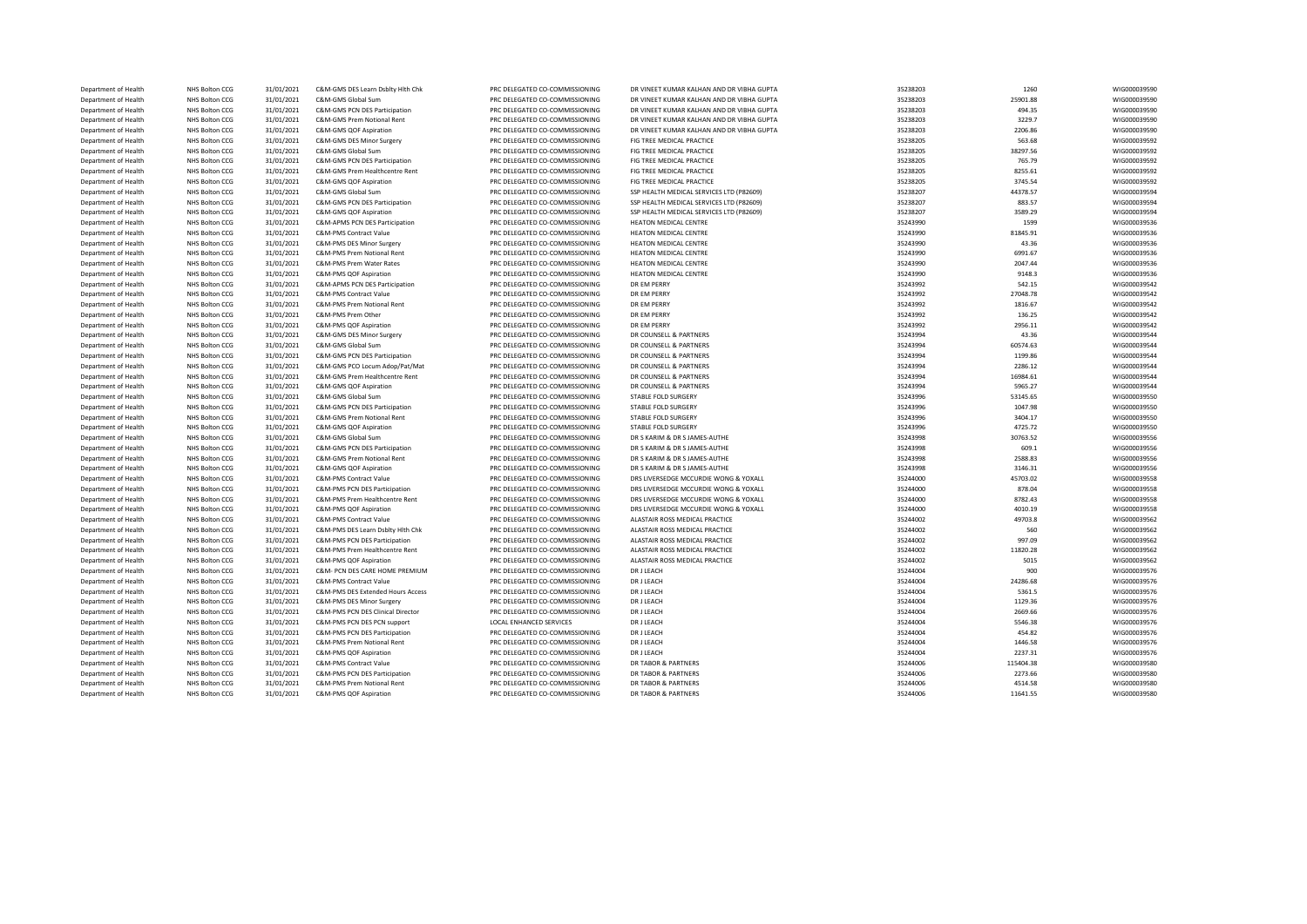| Department of Health | NHS Bolton CCG        | 31/01/2021 | C&M-GMS Global Sum                         | PRC DELEGATED CO-COMMISSIONING        | DR MALHOTRA & PARTNERS                              | 35244008 | 61284.18                | WIG000039586       |
|----------------------|-----------------------|------------|--------------------------------------------|---------------------------------------|-----------------------------------------------------|----------|-------------------------|--------------------|
| Department of Health | NHS Bolton CCG        | 31/01/2021 | C&M-GMS PCN DES Participation              | PRC DELEGATED CO-COMMISSIONING        | DR MALHOTRA & PARTNERS                              | 35244008 | 1198.1                  | WIG000039586       |
| Department of Health | <b>NHS Bolton CCG</b> | 31/01/2021 | C&M-GMS Prem Actual Rent                   | PRC DELEGATED CO-COMMISSIONING        | DR MALHOTRA & PARTNERS                              | 35244008 | 3700                    | WIG000039586       |
| Department of Health | NHS Bolton CCG        | 31/01/2021 | C&M-GMS Prem Notional Rent                 | PRC DELEGATED CO-COMMISSIONING        | DR MALHOTRA & PARTNERS                              | 35244008 | 776.61                  | WIG000039586       |
| Department of Health | NHS Bolton CCG        | 31/01/2021 | C&M-GMS Prem Rates                         | PRC DELEGATED CO-COMMISSIONING        | DR MALHOTRA & PARTNERS                              | 35244008 | 7856.63                 | WIG000039586       |
| Department of Health | NHS Bolton CCG        | 31/01/2021 | C&M-GMS Prem Water Rates                   | PRC DELEGATED CO-COMMISSIONING        | DR MALHOTRA & PARTNERS                              | 35244008 | 553.43                  | WIG000039586       |
| Department of Health | NHS Bolton CCG        | 31/01/2021 | C&M-GMS QOF Aspiration                     | PRC DELEGATED CO-COMMISSIONING        | DR MALHOTRA & PARTNERS                              | 35244008 | 6273.55                 | WIG000039586       |
| Department of Health | NHS Bolton CCG        | 31/01/2021 | C&M-GMS Global Sum                         | PRC DELEGATED CO-COMMISSIONING        | DR T A WALMSLEY & PARTNERS                          | 35244010 | 40860.95                | WIG000039588       |
| Department of Health | NHS Bolton CCG        | 31/01/2021 | C&M-GMS PCN DES Participation              | PRC DELEGATED CO-COMMISSIONING        | DR T A WALMSLEY & PARTNERS                          | 35244010 | 803.6                   | WIG000039588       |
| Department of Health | <b>NHS Bolton CCG</b> | 31/01/2021 | C&M-GMS QOF Aspiration                     | PRC DELEGATED CO-COMMISSIONING        | DR T A WALMSLEY & PARTNERS                          | 35244010 | 4460.09                 | WIG000039588       |
| Department of Health | NHS Bolton CCG        | 31/01/2021 | Apprenticeship Levy Payable                | <b>BALANCE SHEET</b>                  | HMRC                                                | 35244040 | 1094 654457614          | 475PW004363742109  |
| Department of Health | NHS Bolton CCG        | 31/01/2021 | Income tax <1Yr                            | <b>BALANCE SHEET</b>                  | <b>HMRC</b>                                         | 35244040 | 67135.4 654457614       | 475PW004363742109  |
| Department of Health | NHS Bolton CCG        | 31/01/2021 | Income tax <1Yr-Student Loans              | <b>BALANCE SHEET</b>                  | HMRC                                                | 35244040 | 2246 654457614          | 475PW004363742109  |
| Department of Health | NHS Bolton CCG        | 31/01/2021 | National Insurance < 1 yr-NI- ERS          | <b>BALANCE SHEET</b>                  | HMRC                                                | 35244040 | 49617.92 654457614      | 475PW004363742109  |
| Department of Health | NHS Bolton CCG        | 31/01/2021 | National Insurance < 1 yr-NI-EES           | <b>BALANCE SHEET</b>                  | HMRC                                                | 35244040 | 35217.92 654457614      | 475PW004363742109  |
| Department of Health | NHS Bolton CCG        | 31/01/2021 | Statutory Mat Pay < 1 yr                   | <b>BALANCE SHEET</b>                  | HMRC                                                | 35244040 | -1391 654457614         | 475PW004363742109  |
| Department of Health | NHS Bolton CCG        | 31/01/2021 | C&M-Independent Sector - CQUIN             | ACUTE COMMISSIONING                   | SPAMEDICA LTD                                       | 35258001 | 1257                    | NHSBOL120          |
| Department of Health | NHS Bolton CCG        | 31/01/2021 | Clinical&Medical-Independent Sector        | ACUTE COMMISSIONING                   | SPAMEDICA LTD                                       | 35258001 | 100563                  | NHSBOL120          |
| Department of Health | NHS Bolton CCG        | 31/01/2021 | Clinical&Medical-Independent Sector        | LEARNING DIFFICULTIES                 | ELYSIUM HEALTHCARE LTD                              | 35274546 | 36451.66 GB257732580    | BRW00518           |
| Department of Health | NHS Bolton CCG        | 31/01/2021 | Clinical&Medical-Independent Sector        | <b>LEARNING DIFFICULTIES</b>          | NORTHERN HEALTHCARE LTD                             | 35274559 | 3985.67                 | 2650               |
| Department of Health | NHS Bolton CCG        | 31/01/2021 | Clinical&Medical-Independent Sector        | MENTAL HEALTH SERVICES - ADULTS       | NORTHERN HEALTHCARE LTD                             | 35274559 | 97414.33                | 2650               |
| Department of Health | NHS Bolton CCG        | 31/01/2021 | Clinical&Medical-Voluntary Sector          | MENTAL HEALTH CONTRACTS               | <b>FAMILY ACTION</b>                                | 35274561 | 52483.08 221 4103 31    | JAN200008          |
| Department of Health | NHS Bolton CCG        | 31/01/2021 | C&M-GMS Global Sum                         | PRC DELEGATED CO-COMMISSIONING        | SSP HEALTH MEDICAL SERVICES LTD                     | 35293995 | 39785.15                | 108806-14-JAN-2021 |
| Department of Health | NHS Bolton CCG        | 31/01/2021 | C&M-GMS PCN DES Participation              | PRC DELEGATED CO-COMMISSIONING        | SSP HEALTH MEDICAL SERVICES LTD                     | 35293995 | 773.41                  | 108806-14-JAN-2021 |
| Department of Health | NHS Bolton CCG        | 31/01/2021 | C&M-GMS Prem Notional Rent                 | PRC DELEGATED CO-COMMISSIONING        | SSP HEALTH MEDICAL SERVICES LTD                     | 35293995 | 3366.67                 | 108806-14-JAN-2021 |
| Department of Health | NHS Bolton CCG        | 31/01/2021 | C&M-GMS QOF Aspiration                     | PRC DELEGATED CO-COMMISSIONING        | SSP HEALTH MEDICAL SERVICES LTD                     | 35293995 | 3858.53                 | 108806-14-JAN-2021 |
| Department of Health | NHS Bolton CCG        | 31/01/2021 | C&M-GMS Voluntary Levy                     | PRC DELEGATED CO-COMMISSIONING        | SSP HEALTH MEDICAL SERVICES LTD                     | 35293995 | $-116.2$                | 108806-14-JAN-2021 |
| Department of Health | NHS Bolton CCG        | 31/01/2021 | Prepymnts <1Yr-NHS Period End Accrual      | <b>BALANCE SHEET</b>                  | EAST LANCASHIRE HOSPITALS NHS TRUST                 | 35294131 | 66022.37 654913225      | 108808-14-JAN-2021 |
| Department of Health | NHS Bolton CCG        | 31/01/2021 | Prepymnts <1Yr-NHS Period End Accrual      | <b>BALANCE SHEET</b>                  | NORTH WEST AMBULANCE SERVICE NHS TRUST              | 35294132 | 989878.66 654435138     | 108813-14-JAN-2021 |
| Department of Health | NHS Bolton CCG        | 31/01/2021 | Prepymnts <1Yr-NHS Period End Accrual      | <b>BALANCE SHEET</b>                  | LANCASHIRE TEACHING HOSPITALS NHSFT                 | 35294133 | 129646.01 654937107     | 108811-14-JAN-2021 |
| Department of Health | NHS Bolton CCG        | 31/01/2021 | Prepymnts <1Yr-NHS Period End Accrual      | <b>BALANCE SHEET</b>                  | PENNINE ACUTE HOSPITALS NHS TRUST                   | 35294134 | 170005.48 654418333     | 108816-14-JAN-2021 |
| Department of Health | NHS Bolton CCG        | 31/01/2021 | Prepymnts <1Yr-NHS Period End Accrual      | <b>BALANCE SHEET</b>                  | SALFORD ROYAL NHSFT                                 | 35294135 | 1289498.48 654939786    | 108814-14-JAN-2021 |
| Department of Health | NHS Bolton CCG        | 31/01/2021 | Prepymnts <1Yr-NHS Period End Accrual      | <b>BALANCE SHEET</b>                  | CHESHIRE AND WIRRAL PARTNERSHIP NHSFT               | 35294136 | 34166.67 654951901      | 108818-14-JAN-2021 |
| Department of Health | NHS Bolton CCG        | 31/01/2021 | Hcare Srv Rec Fdtn Trust-Contract Baseline | MENTAL HEALTH CONTRACTS               | CHESHIRE AND WIRRAL PARTNERSHIP NHSFT               | 35294137 | 136666.67 654951901     | 108819-14-JAN-2021 |
| Department of Health | NHS Bolton CCG        | 31/01/2021 | Prepymnts <1Yr-NHS Period End Accrual      | <b>BALANCE SHEET</b>                  | GREATER MANCHESTER MENTAL HEALTH NHSFT              | 35294138 | 3282595.86 GB654929594  | 108809-14-JAN-2021 |
| Department of Health | NHS Bolton CCG        | 31/01/2021 | Hcare Srv Rec Fdtn Trust-Contract Baseline | MENTAL HEALTH CONTRACTS               | GREATER MANCHESTER MENTAL HEALTH NHSFT              | 35294139 | 337333.33 GB654929594   | 108810-14-JAN-2021 |
| Department of Health | NHS Bolton CCG        | 31/01/2021 | Hcare Srv Rec Fdtn Trust-Contract Baseline | MENTAL HEALTH CONTRACTS               | NORTH WEST BOROUGHS HEALTHCARE NHSFT                | 35294140 | 168666.67               | 108821-14-JAN-2021 |
| Department of Health | NHS Bolton CCG        | 31/01/2021 | Prepymnts <1Yr-NHS Period End Accrual      | <b>BALANCE SHEET</b>                  | NORTH WEST BOROUGHS HEALTHCARE NHSFT                | 35294141 | 42166.67                | 108820-14-JAN-2021 |
| Department of Health | NHS Bolton CCG        | 31/01/2021 | Prepymnts <1Yr-NHS Period End Accrual      | <b>Balance Sheet</b>                  | THE CHRISTIE NHSFT                                  | 35294142 | 158653.68 654916118     | 108815-14-JAN-2021 |
| Department of Health | NHS Bolton CCG        | 31/01/2021 | Prepymnts <1Yr-NHS Period End Accrual      | <b>Balance Sheet</b>                  | MANCHESTER UNIVERSITY NHSFT                         | 35294143 | 1009068.56 654415538    | 108812-14-JAN-2021 |
| Department of Health | NHS Bolton CCG        | 31/01/2021 | Prepymnts <1Yr-NHS Period End Accrual      | <b>BALANCE SHEET</b>                  | <b>BOLTON NHSFT</b>                                 | 35294144 | 19043382.61 GB654913421 | 108807-14-JAN-2021 |
| Department of Health | NHS Bolton CCG        | 31/01/2021 | Prepymnts <1Yr-NHS Period End Accrual      | <b>BALANCE SHEET</b>                  | WRIGHTINGTON WIGAN & LEIGH TEACHING HOSPITALS NHSFT | 35294145 | 533661.8                | 108817-14-JAN-2021 |
| Department of Health | NHS Bolton CCG        | 31/01/2021 | Clinical&Medical-Othe Public Sector        | CHILDREN SERVICES                     | <b>BOLTON COUNCIL</b>                               | 35298383 | 32309                   | 003023394600077855 |
| Department of Health | NHS Bolton CCG        | 31/01/2021 | Cont Care- Adult 100% Fully Funded         | CHC ADULT FULLY FUNDED                | <b>BOLTON COUNCIL</b>                               | 35298398 | 59100                   | 003023398600147891 |
| Department of Health | NHS Bolton CCG        | 31/01/2021 | Cont Care- Adult 100% Fully Funded         | CHC ADULT FULLY FUNDED                | <b>BOLTON COUNCIL</b>                               | 35298403 | 102500                  | 003023398600147889 |
| Department of Health | NHS Bolton CCG        | 31/01/2021 | Non-PFI Oprtng Lease-Bldgs-Lease Rent      | <b>HOSPICES</b>                       | COMMUNITY HEALTH PARTNERSHIPS LTD                   | 35298435 | 2332.54 GB782562113     | 0060182331         |
| Department of Health | NHS Bolton CCG        | 31/01/2021 | Voids and Subsidies                        | PRC DELEGATED CO-COMMISSIONING        | COMMUNITY HEALTH PARTNERSHIPS LTD                   | 35298435 | 28464.34 GB782562113    | 0060182331         |
| Department of Health | NHS Bolton CCG        | 31/01/2021 | Voids and Subsidies                        | RECHARGES NHS PROPERTY SERVICES LTD   | COMMUNITY HEALTH PARTNERSHIPS LTD                   | 35298435 | 8407.02 GB782562113     | 0060182331         |
|                      |                       |            |                                            |                                       |                                                     |          |                         |                    |
| Department of Health | NHS Bolton CCG        | 31/01/2021 | Cont Care- Adult 100% Fully Funded         | CHC ADULT FULLY FUNDED                | HC ONE LTD                                          | 35298440 | 47336.09 218770886      | IFOUDEC20          |
| Department of Health | NHS Bolton CCG        | 31/01/2021 | Cont Care-Funded Nursing Care Allow        | <b>FUNDED NURSING CARE</b>            | HC ONE LTD                                          | 35298440 | 3994.58 218770886       | IFOUDEC20          |
| Department of Health | NHS Bolton CCG        | 31/01/2021 | Cont Care- Adult 100% Fully Funded         | CHC ADULT FULLY FUNDED                | HAZELBROOK                                          | 35298519 | 26464.64                | 00118HB            |
| Department of Health | NHS Bolton CCG        | 31/01/2021 | Cont Care-Funded Nursing Care Allow        | <b>FUNDED NURSING CARE</b>            | HAZELBROOK                                          | 35298519 | 3446.25                 | 00118HB            |
| Department of Health | NHS Bolton CCG        | 31/01/2021 | Clinical&Medical-Othe Public Sector        | DEMENTIA                              | <b>BOLTON COUNCIL</b>                               | 35311395 | 43066.38                | 003023398600147899 |
| Department of Health | NHS Bolton CCG        | 31/01/2021 | Cont Care-Learning Disab(<65)              | CHC ADULT FULLY FUNDED                | <b>BOLTON COUNCIL</b>                               | 35335715 | 25519.25                | 003023398600147906 |
| Department of Health | NHS Bolton CCG        | 31/01/2021 | Cont Care-Learning Disab(<65)              | CHC ADULT FULLY FUNDED                | <b>TOGETHER TRUST</b>                               | 35335716 | 26050.54 611400506      | 44613A             |
| Department of Health | NHS Bolton CCG        | 31/01/2021 | Cont Care-Learning Disab(<65)              | CHC ADULT FULLY FUNDED                | <b>BOLTON COUNCIL</b>                               | 35356793 | 88043.79                | 003023398600147905 |
| Department of Health | NHS Bolton CCG        | 31/01/2021 | Clinical&Medical-Serv Recd-F Trsts         | <b>CORPORATE COSTS &amp; SERVICES</b> | SALFORD ROYAL NHSFT                                 | 35389447 | 40000 654939786         | S0035783           |
| Department of Health | NHS Bolton CCG        | 31/01/2021 | Computer Software/License                  | PRIMARY CARE IT                       | <b>BOLTON NHSFT</b>                                 | 35389470 | 638824.68 GB654913421   | 0001060263         |
| Department of Health | NHS Bolton CCG        | 31/01/2021 | Audit Fees: Statutory                      | <b>FINANCE</b>                        | <b>KPMG LLP</b>                                     | 35389509 | 54000 791788859         | 5502193240         |
|                      |                       |            |                                            |                                       |                                                     |          |                         |                    |
| Department of Health | NHS Bolton CCG        | 31/01/2021 | Clinical&Medical-Independent Sector        | OUT OF HOURS                          | BARDOC                                              | 35401802 | 374958                  | 8524               |